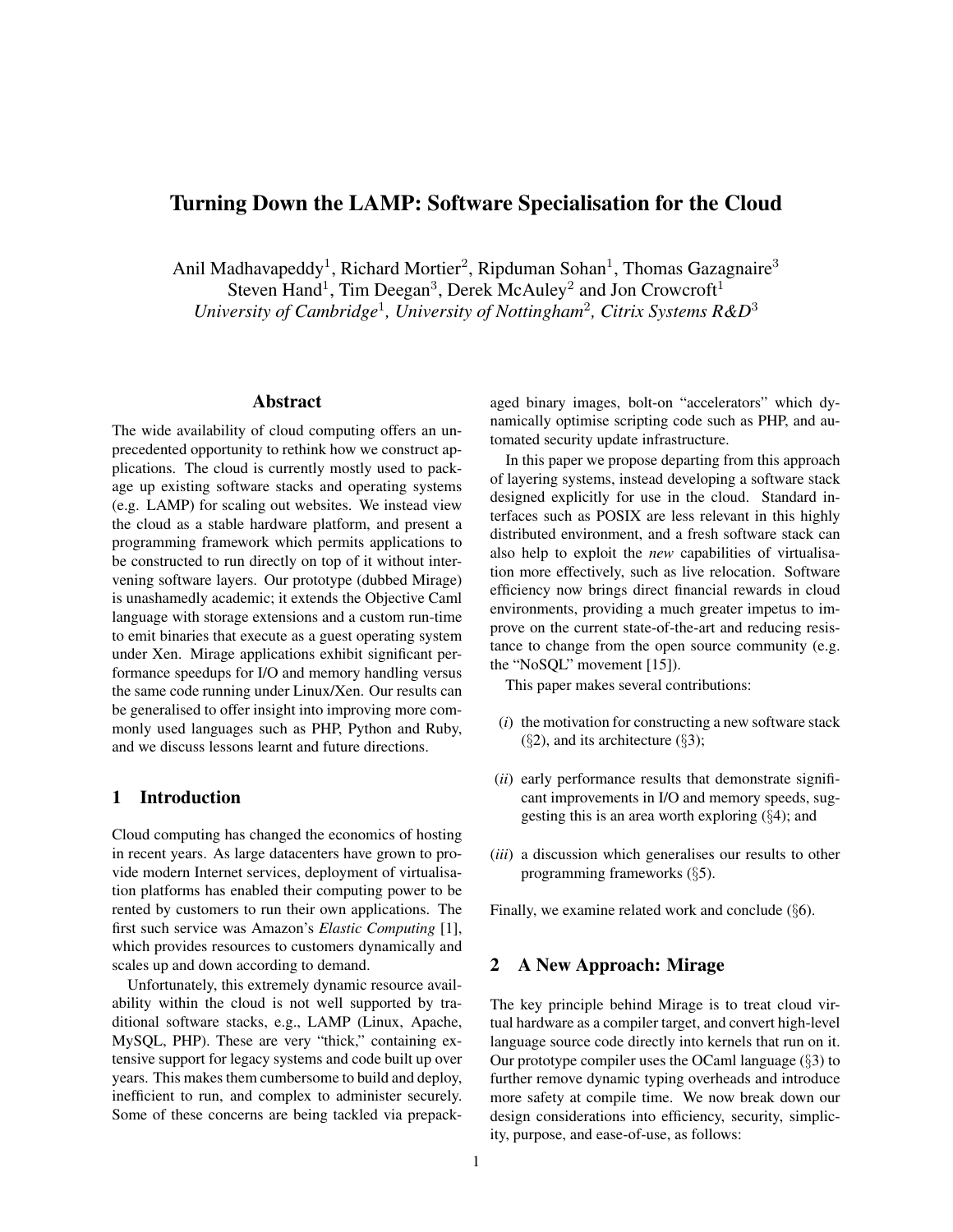

Figure 1: A conventional software stack (*left*) and the statically-linked Mirage approach (*right*).

Efficiency Multiplexed interfaces in modern software stacks generate substantial overheads which, when deployed at scale, waste energy and thus money [32]. Making efficient use of the cloud requires the ability to instantiate and destroy virtual machines (VMs) with low latency, difficult with today's heavyweight software stacks such as LAMP. We discuss concurrency (§3.2) and storage (§3.3) later, and how Mirage improves the situation.

Security Mirage applications are bootable images generated from code written in a strongly type-checked language. The language eliminates low-level memory issues such as buffer overflows. The application's configuration is analysed during compilation to remove unused features, reducing the attack surface for attackers while also reducing memory usage.

Simplicity The semantics of many OS interfaces are inconsistent, due to having to support a wide application base which has evolved over time—both networking [4] and filesystem [23] APIs have known deficiencies. OS kernels often favour performance over strict safety [6], and when applications such as databases need strong guarantees (e.g., writing blocks to disk), they are forced to make conservative assumptions and suffer performance drops.

Current software stacks are already heavy with layers: (*i*) an OS kernel; (*ii*) user processes; (*iii*) a languageruntime such as the JVM or .NET CLR; and (*iv*) threads in a shared address space. The main driver for virtualisation to date has been to consolidate under-utilised physical hosts, and this adds another runtime software layer with the hypervisor. This is essential to run existing OSs and software to run unmodified (Figure 1 *(left)*).

Focus Most operating systems try to solve everything—from desktops to network servers to fast-paced games. In some cases, such as concurrency, researchers have spent a lot of time examining individual models, e.g., threading versus event architectures [34, 37], and a general-purpose kernel has to support all of them. Mirage focusses on the domain of I/O intensive cloud servers, which lets us specialise the stack (see Figure 1 *(right)*) and reap the benefits.

Ease of Deployment There have been many brave attempts in the past to build systems like this which use high-level languages [11, 13] or radically different designs [8], but they all hit the issue of research OSs becoming rapidly obsolete with advances in physical hardware [24]. In contrast, the hypervisors being used for cloud computing (mostly Xen and Hyper-V) provide a standard but complex and low-level interface to program against [26]. Mirage hides this complexity behind the compiler toolchain, and gives a programmer usable, high-level language abstractions whilst targeting the lowlevel virtual hardware interface directly.

#### 3 Design and Implementation

Objective Caml [17], or *OCaml*, is a modern functional language supporting a variety of programming styles, including functional, imperative, and object-oriented. It is a dialect of the ML family, with a well-designed, theoretically-sound type system that has been developed since the 1970s [16].

ML is a pragmatic system that strikes a balance between imperative languages, e.g., C, and pure functional languages, e.g., Haskell. It features type inference, algebraic data types, and higher-order functions, but also permits references and mutable data structures while *guaranteeing* that all such side-effects are *always* typesafe and will never cause memory corruption. Safety is achieved by two methods: (*i*) static type-checking; and (*ii*) dynamic bounds checking of array and buffers.

We have previously shown how to construct secure, high-performance network applications using OCaml [19]. Our applications were largely OSindependent, and so a simpler runtime dedicated to the purpose of running them could deliver significant cost savings and performance improvements in cloud environments—now the central goal of Mirage. We do not modify the OCaml compiler itself, but rather the runtime libraries it provides to interface with the OS. This code is mostly written in C, and includes the garbage collector and memory allocator.

#### 3.1 Memory Management

The static type safety guarantees made by OCaml eliminate the need for runtime hardware memory protection, except against other unsafe system components. Mirage runs applications in a single 64-bit virtual address space (see Figure 2). Modern OS kernels discourage static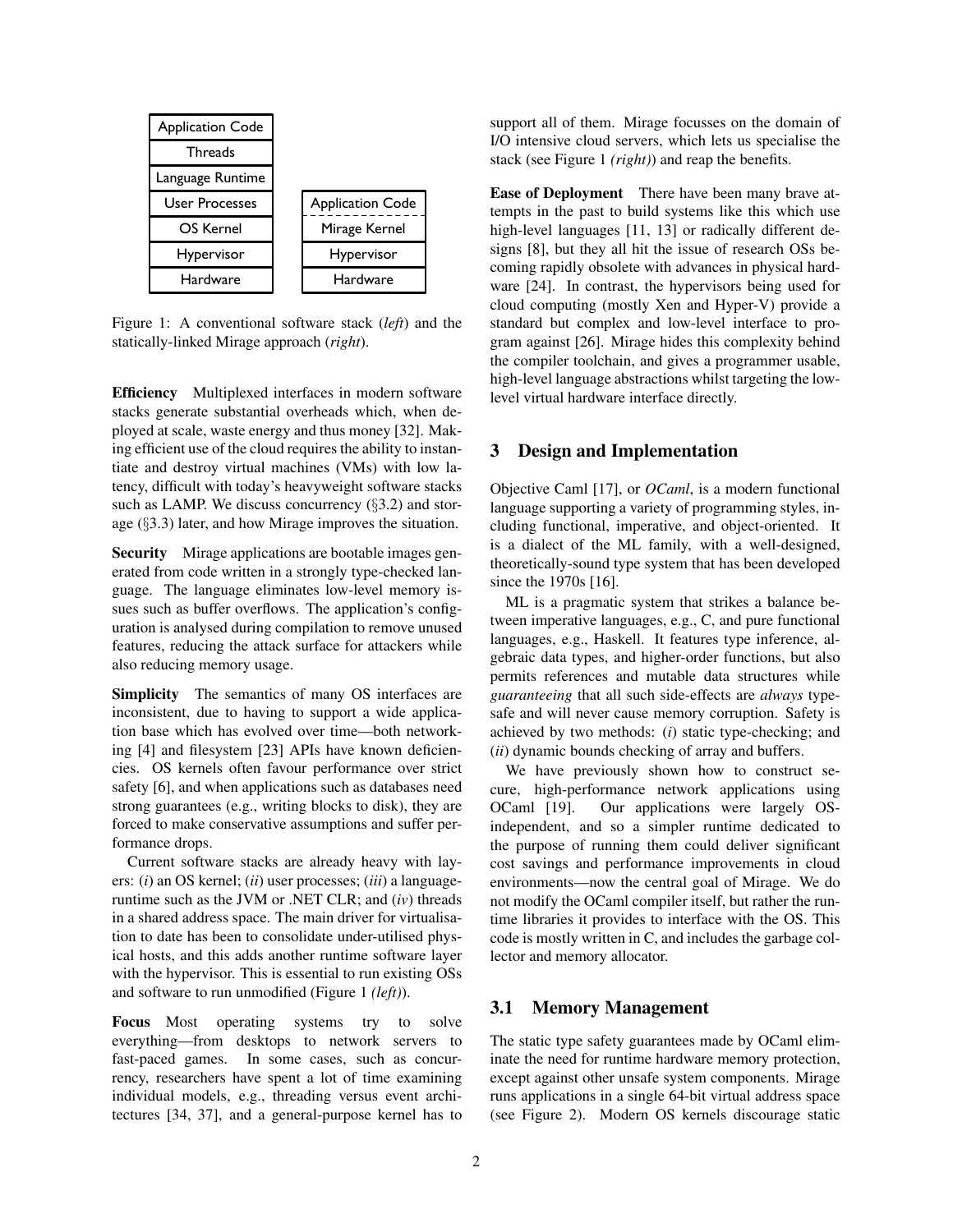

Figure 2: Virtual memory layout of a 64-bit Mirage kernel running under Xen.

memory mapping in favour of Address Space Randomisation (ASR) for protection against buffer overflows [28]. Mirage does not benefit from ASR since the application is type-safe, and the runtime itself has little dynamic allocation and no shared library mappings.

In 64-bit mode, the bottom 128TB and the top 120TB of virtual address space are available for use by the guest, with the rest either reserved by the hypervisor or noncanonical addresses. The application begins with code and static data mapped into the bottom portion of virtual memory, and the OCaml heap area and network buffers placed separately into the top 120TB region. Pages are transmitted and received in Xen by *granting* them to the hypervisor [36]. The exact size allocated to each region is configurable, but is aligned to 2MB boundaries to use x86 64 "superpages" resulting in smaller page-tables.

Statically mapping virtual memory in this fashion provides Mirage with a significant speed boost. Under normal kernels, the standard OCaml garbage collector cannot guarantee that its address space is contiguous in virtual memory and maintains a page table to track the allocated heap regions. In tight allocation loops, the pagetable lookup can take around 15% of CPU time, an overhead which disappears in Mirage (see Figure 4).

### 3.2 Concurrency

In Mirage, we collapse all concurrency into two distinct models: (*i*) lightweight control-flow threads for managing I/O and timeouts; and (*ii*) optimised inter-VM communication for parallel computation. Each Mirage instance runs as on a single CPU core, and depends on the hypervisor to divide up a physical host into several single-core VMs. Thus, a parallel program runs as eight VMs on a single eight-core machine, or be spread across four two-core physical hosts. Communication is optimised dynamically: if the VMs are running on the same physical machine, Mirage uses shared memory channels instead of the network stack.

We believe that these two models are sufficient to capture the main uses of parallel programming without running into the difficulty of creating a unified model suitable for both large-scale distributed computation and highly scalable single-server I/O [33]. Our control threads are based on the Lwt co-operative threading library [35], and has syntax extensions to permit programming in a similar style to pre-emptive threading. Although we do not present a full evaluation of threading in this paper due to space limitations, informal benchmarks are available for Lwt which illustrate our points [9].

### 3.3 Storage

Mirage provides a persistence mechanism as a nonintrusive language extension to OCaml [12]. For each datatype specified by the programmer, we statically generate functions at compile time to save and retrieve values of this type to and from the Xen virtual block devices. This approach has several advantages: (*i*) the programmer can persist arbitrary OCaml types with no explicit conversion: the details are completely abstracted away; (*ii*) the code is statically generated and highly optimised for efficiency; and (*iii*) better static safety is guaranteed by auto-generating interfaces. For example:

```
type t = { name: string; mail: string } with orm
let me = { name="Anil"; mail="avsm2@cam.ac.uk" }
let main () =let db = t_open "contacts" in
 t_save db t;
 let cam = t_get ˜mail:('Contains "ac.uk") db in
printf "Found %d @ac.uk" (List.length cam)
```
The type  $t$  is a standard OCaml type, with an annotation to mark it as a storage type. Variables of type  $t$  can be saved and queried via the  $t$  open,  $t$  save and  $t$  get functions.

The backend uses the SQLite database library, and SQL is automatically generated from the application's datatypes and never used by the programmer directly. SQLite has a VFS layer to let OSs define their own I/O mechanisms. Mirage implements a Xen blkfront VFS which interacts directly with a block device without an intervening filesystem. This layer performs highly optimised I/O: (*i*) all database read/writes are 4KB page-aligned and contiguous segments use blkfront scatter-gather allowing up to 11 pages to be sent in one request; (*ii*) the journal file is mostly appended to, and only needs to be flushed when the VFS layer requests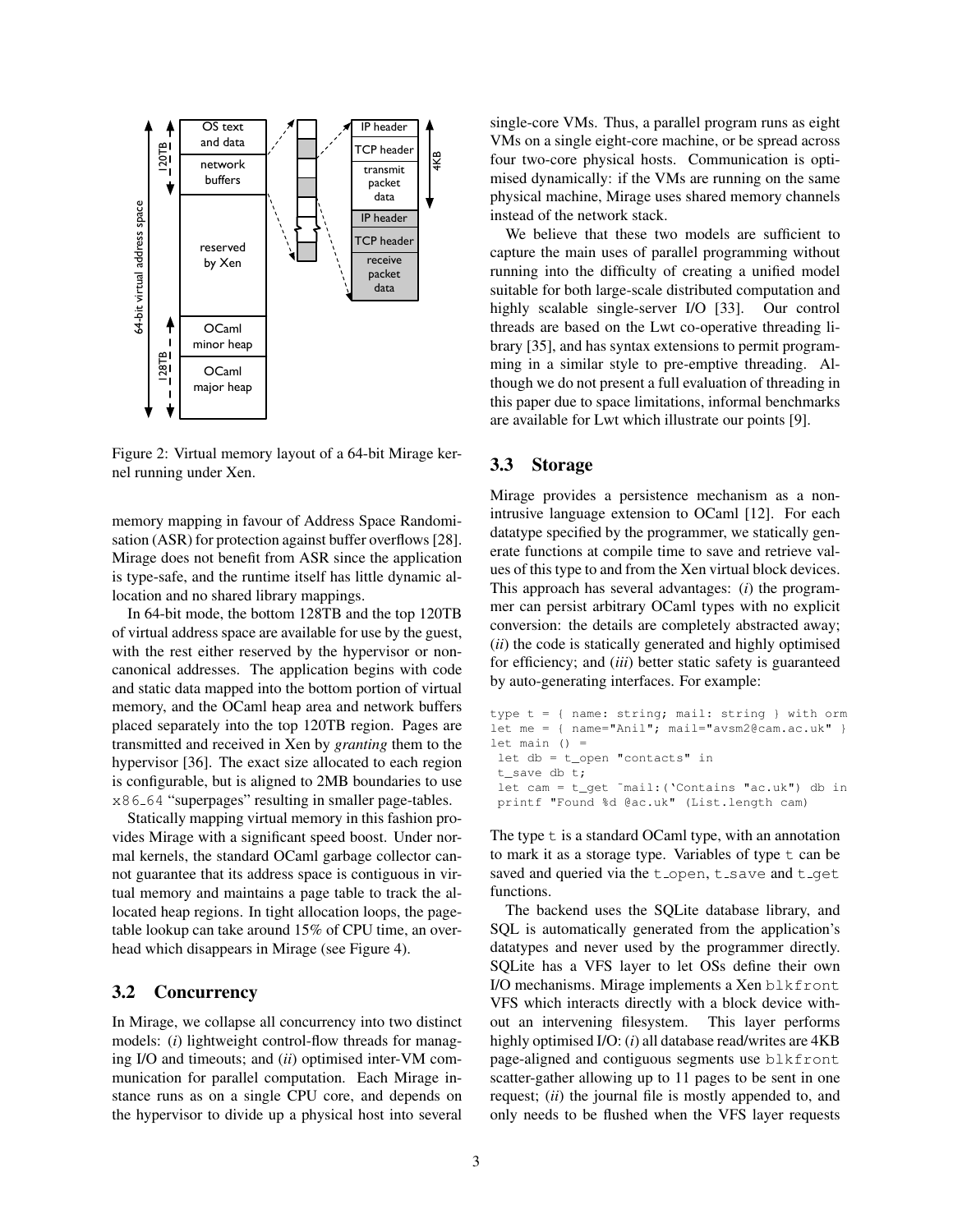

Figure 3: Performance of a SQL stress test running as a direct kernel *vs.* 64-bit Linux userspace.

a sync; (*iii*) write barriers can maintain safe journal semantics without needing to wait for a synchronous disk flush. Although some of these assumptions are invalid for general-use filesystems, they work very well with a database engine.

## 4 Evaluation

So far, we have asserted several performance benefits to running Mirage kernels. We now confirm our hypothesis via performance tests on Mirage as kernels versus on virtualised Linux. Tests were conducted on a quad-core Intel Xeon 2.83GHz system with 4GB RAM, running Xen 3.4.3 and a 64-bit Linux 2.6.27.29 dom0 kernel. The guests were configured with 1GB RAM, 1 vCPU, and LVM block storage. The Linux guest used the same 64 bit PV kernel as dom0 and an ext2 filesystem.

We evaluated the performance of our database storage by running a benchmark that inserts, updates and deletes records of varying sizes over 5000 iterations. The database was checked after each iteration and all values compared to ensure integrity.

Figure 3 shows the results of this benchmark with varying record sizes. Linux is faster for small record sizes but performance decreases as individual record sizes increase. In contrast, Mirage performance is significantly faster and scales better with increasing record size. We attribute this to the specialised buffer cache in Mirage which takes advantage of page-aligned direct I/O, as well as the optimised heuristics for journal files (which are typically short-lived and only require flushing to disk once, memory permitting). One of the main benefits of implementing the SQLite VFS operations in OCaml is to let us experiment with different heuristics and data structures more easily; one of the main benefits of Mirage is exactly that it makes this kind of specialisation straightforward.



Figure 4: Allocation performance under Mirage *vs.* 64 bit Linux, for 100 million varied-size allocations.

We tested memory allocation performance by allocating 100 million strings of varying sizes (see Figure 4). Again, Mirage is faster than Linux for larger allocations, illustrating the benefits of running without a kernel/userspace divide. x86 64 does not have segmentation, and Xen protects its own memory using page-level checks and runs both the guest kernel and userspace in ring 3 [25]. This makes system calls and page table manipulation relatively slow, a problem which Mirage avoids by not context-switching in ring 3.

In terms of binary size, the Mirage images for the benchmarks were around 600KB in size, in contrast to Linux distributions which are difficult to squeeze below 16MB, or Windows which runs into hundreds of megabytes.

## 5 Lessons Learnt and Future Directions

Although it is a great platform for trying out ideas, OCaml is dwarfed by the vast user-bases of Ruby, Python and PHP. We now consider some of the lessons that can be pulled out to improve other frameworks, and our plans for interesting directions based on them:

Multi-scale not multi-core There is much concern about multi-core scalability of scripting languages (which often have global interpreter locks). In a virtual platform, this simply isn't as important as scaling widely across hosts and letting the hypervisor divide up cores. Frameworks which currently use (for example) *fork(2)* on a host to spawn processes would benefit from using cloud management APIs to request resources and eliminate the distinction between cores and hosts. Indeed, the lack of a standard interface from within a guest to cloud APIs (as an analogue to kernel syscalls from userspace) is a glaring omission. We are currently building a system of cloud syscalls with a view to constructing *self-scaling applications* that can alter their resource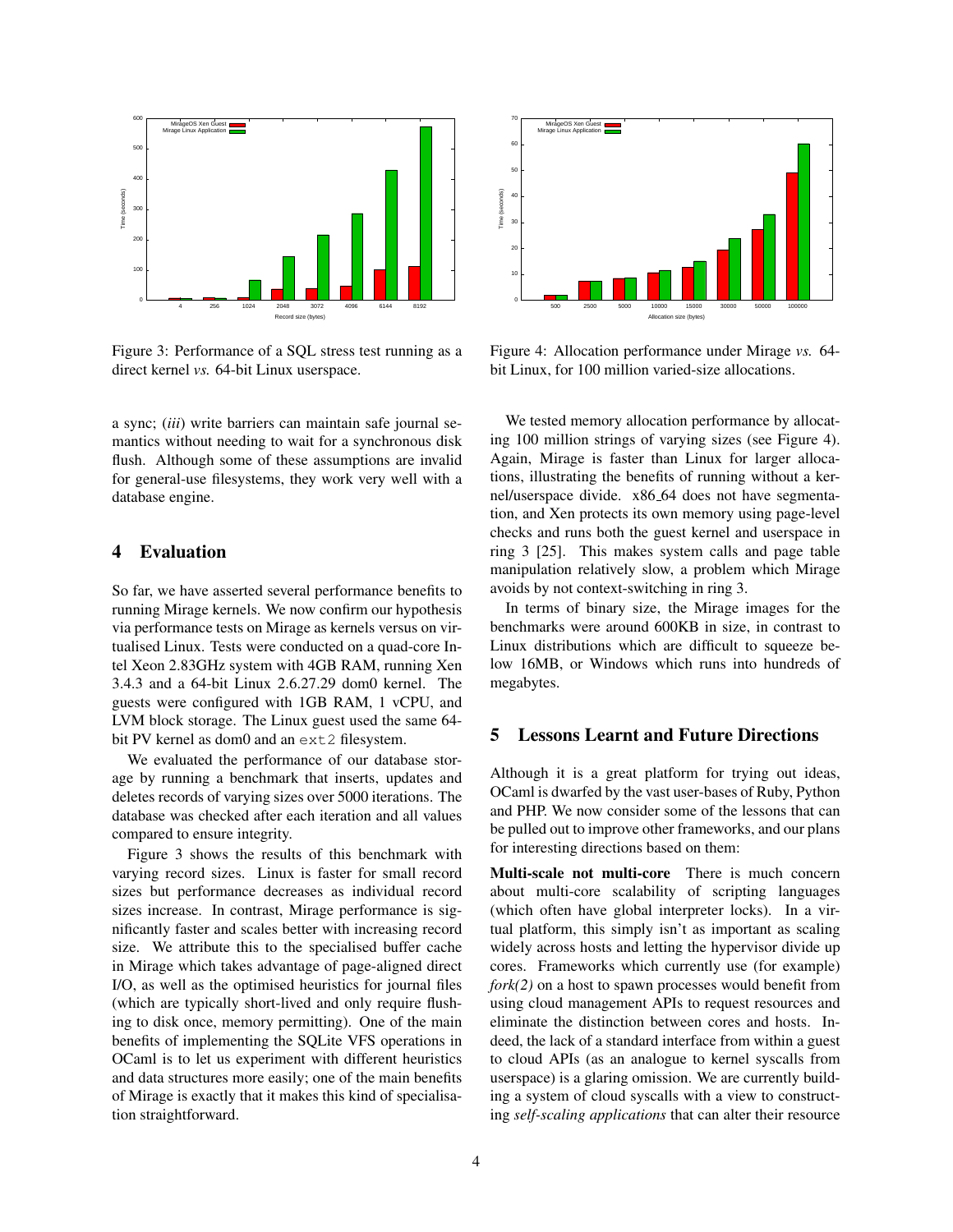usages dynamically in a cloud environment. For largescale computation, our Skywriting system [22] provides a task-parallel coordination language that provides efficient job dispatch for individual hosts and their cores, leaving Mirage instances to do the actual computation work on reasonably sized chunks of data.

Type-driven meta-programming Using code to generate more code (a key aspect of our storage mechanism) is also used in dynamic languages to interface to databases (e.g. ActiveRecord in Ruby on Rails). However, this generated code does not need to be the *same* language as the host, and so dynamic languages could derive a lot of free performance by using code-generation (e.g. LLVM [14]) to approach the performance of our statically typed implementation.

One of the more exciting examples of this in Mirage is the ability to run across multiple cloud provider's database systems. An application can run on Amazon EC2 using virtual block devices, and the *same* source code also works directly against Google AppEngine using the Datastore API (via an OCaml-to-Java compiler [5]). Support for this only required adding a code generator to our storage compiler, and we are also implementing Amazon SimpleDB and Tokyo Cabinet backends. This research direction offers a solution to one of the biggest problems with using cloud infrastructure vendor lock-in—since the same source code could run on several vendor's infrastructure such as Amazon and Google (both of whom have had high-profile outages in 2009).

Fat-free code Code size and startup time has traditionally been poor for scripting languages. It is of crucial importance for client-side Javascript frameworks like jQuery that offer highly compressed "min" versions, and normal versions for development use. In a cloud environment, traffic spikes (e.g. a link from a popular media site) can drive load up by orders of magnitude in seconds. A framework which can start instances very quickly (boot kernel, load code, prime caches, establish database connections) is well positioned to minimise the use and cost of cloud resources. Mirage demonstrates how little code is actually required from a cloud kernel, with a typical web-server binary around 400Kb (and with further room for improvement). Facebook has taken initial steps in this direction by pre-compiling PHP to C++/Linux binaries using its HipHop compiler [39], and we are looking into porting this to run directly under Mirage.

Dont forget to be virtual Cloud platforms offer several features not easily available on physical hosts, such as live relocation. Currently, this happens at the OS level, and applications have little control over the process. The simple memory layout in Mirage  $(\S 3.1)$  allows us to optimise live-relocation performance (by garbage collecting before it begins, and only allocating to the minor heap), and also to propagate such events to the application via callbacks. This would permit, e.g. a web server node to update a DNS entry when it migrates, or a game server to send more frequent updates to clients to account for network disruption.

Push the limits of packaging There are a number of packaging systems which assemble small, crunched distributions suitable for cloud deployment [38], but odd limits still exist in the vendor infrastructures. For example, the biggest cloud computing vendor—Amazon does not permit users to upload their own kernels, instead limiting them to user-space images or providing custom kernel modules. This means that a Mirage application must bootstrap itself as a Linux kernel module (overwriting the Amazon-supplied kernel once it has booted) in order to run in this environment. The reasons for this are probably not technical, but to do with supportability of custom compiled kernels or new operating systems, but it will impact the deployment of vertical operating systems like Mirage somewhat.

#### 6 Related Work and Conclusions

Mirage draws on several research projects for its inspiration. It is structured as a "vertical operating system" in the style of Exokernel [8], and provided as a series of component libraries like Flux OSKit [10].

Barrelfish [2] provides an environment specifically for multicore systems, using fast shared-memory communication between processes. Mirage uses a hypervisor as its scheduler, focusing on fast single-vCPU execution. The Extremely Reliable OS (EROS) had a similar focus on removing runtime layers [30], and its single-level store KeyKOS [29] extended the memory system all the way to the disk, as our language-integrated storage also does.

We derive a great deal of inspiration from Foxnet [3], which built a TCP/IP stack in Standard ML. However, they reported very slow performance, and we aim to capture their elegant interface while meeting modern performance demands. Functional programming has enjoyed more industrial attention in recent years, in missioncritical systems [7], the financial sector [21], the systems community (the Xen control stack is written in OCaml [27]) and even the latest Microsoft language [31]. We believe that the cost-saving opportunity with Mirage in the cloud will be a great motivating factor encouraging the adoption of statically-typed languages.

In conclusion, Mirage is a new approach to specialising software for cloud computing environments to improve efficiency and thus cut costs. Mirage rethinks several aspects of application design by integrating networking and storage closely with the hardware and language being used. A prime design goal is *simplicity*, making formal analysis and debugging easier.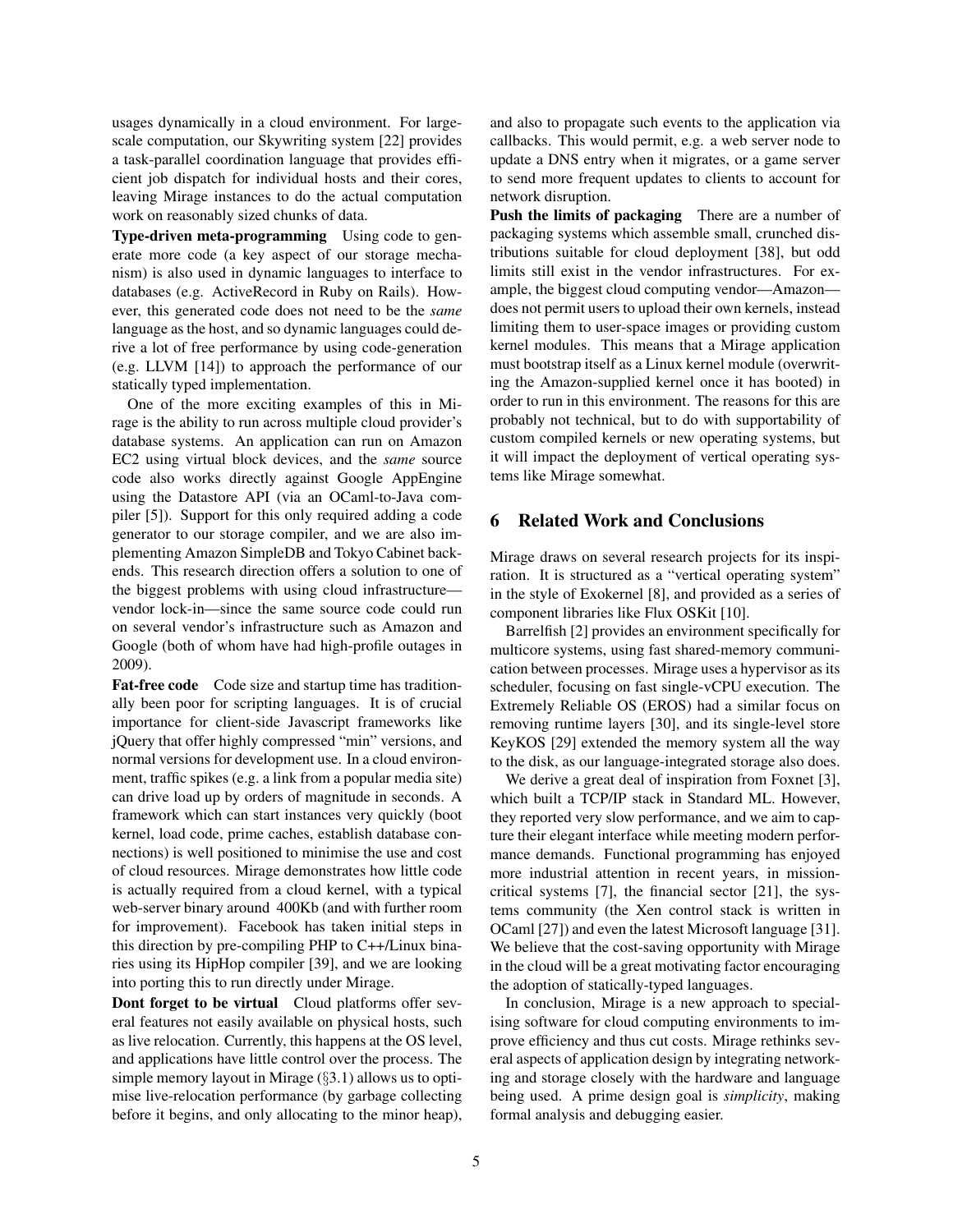We are concentrating on release a full implementation at this stage, with several portions already available as open-source [18]. We are using it to construct largescale services dedicated for the cloud, such as versioncontrolled databases for scientific computing, and "personal containers" which provision VMs where individuals can store their personal data in privacy [20]. We thank Jake Donham, Marius Eriksen, Ian McEwan, Stephen Kell, Derek Murray and Steven Smith for helpful feedback and debate, and Amazon Web Services for an AWS in Education Research Grant.

#### References

- [1] Amazon Web Services. http://aws.amazon.com.
- [2] A. Baumann, P. Barham, P.-E. Dagand, T. Harris, R. Isaacs, S. Peter, T. Roscoe, A. Schüpbach, and A. Singhania. The multikernel: a new OS architecture for scalable multicore systems. In *Proceedings of the ACM SIGOPS 22nd symposium on Operating Systems Principles*, pages 29–44, New York, NY, USA, 2009. ACM.
- [3] E. Biagioni. A structured TCP in Standard ML. In *Proceedings of the Conference on Communications Architectures, Protocols and Applications (SIGCOMM)*, pages 36–45, New York, NY, USA, 1994. ACM Press.
- [4] S. Bishop, M. Fairbairn, M. Norrish, P. Sewell, M. Smith, and K. Wansbrough. Rigorous specification and conformance testing techniques for network protocols, as applied to TCP, UDP, and sockets. In *Conference on Applications, Technologies, Architectures, and Protocols for Computer Communications (SIGCOMM)*, pages 265– 276. ACM Press, 2005.
- [5] X. Clerc. Cadmium. http://cadmium.x9c.fr.
- [6] J. Corbet. Barriers and journalling filesystems. http: //lwn.net/Articles/283161, May 2008.
- [7] D. Coutts. Birth of the industrial haskell group. In *CUFP '09: Proceedings of the 2009 Video Workshop on Commercial Users of Functional Programming*, page 1, New York, NY, USA, 2009. ACM.
- [8] D. R. Engler, M. F. Kaashoek, and J. O'Toole Jr. Exokernel: an operating system architecture for application-level resource management. In *Proceedings of the 15th ACM Symposium on Operating Systems Principles*, pages 251– 266, Colorado, December 1995.
- [9] M. Fernandez. Comparing lightweight threads. http://eigenclass.org/hiki/ lightweight-threads-with-lwt, 2008.
- [10] B. Ford, G. Back, G. Benson, J. Lepreau, A. Lin, and O. Shivers. The Flux OSKit: a substrate for kernel and language research. In *Proceedings of the 16th ACM Symposium on Operating Systems Principles (SOSP)*, pages 38–51, New York, NY, USA, 1997. ACM Press.
- [11] G. Fu. Design and implementation of an operating system in Standard ML. Master's thesis, University of Hawaii, 1999.
- [12] T. Gazagnaire and A. Madhavapeddy. Statically-typed value persistence for ML. In *Workshop on Generative Technologies (WGT)*. ACM, Mar. 2010.
- [13] T. Hallgren, M. P. Jones, R. Leslie, and A. Tolmach. A principled approach to operating system construction in haskell. *SIGPLAN Not.*, 40(9):116–128, 2005.
- [14] C. Lattner and V. Adve. Llvm: A compilation framework for lifelong program analysis & transformation. In *CGO '04: Proceedings of the international symposium on Code generation and optimization*, page 75, Washington, DC, USA, 2004. IEEE Computer Society.
- [15] N. Leavitt. Will nosql databases live up to their promise? *Computer*, 43(2):12–14, 2010.
- [16] X. Leroy. The Zinc experiment: An economical implementation of the ML language. 117, INRIA, 1990.
- [17] X. Leroy, D. Doligez, J. Garrigue, D. Rémy, and J. Vouillon. The Objective Caml system, 2005.
- [18] A. Madhavapeddy. Mirage. http://github.com/ mirage.
- [19] A. Madhavapeddy, A. Ho, T. Deegan, D. Scott, and R. Sohan. Melange: creating a "functional" Internet. *SIGOPS Oper. Syst. Rev.*, 41(3):101–114, 2007.
- [20] A. Madhavapeddy, R. Mortier, J. Crowcroft, and S. Hand. Multiscale not multicore: Efficient heterogeneous cloud computing. In *Proc. ACM-BCS Visions of Computer Science*, Electronic Workshops in Computing, Edinburgh, UK, Apr. 2010. BCS.
- [21] Y. Minsky and S. Weeks. Caml trading experiences with functional programming on wall street. *J. Funct. Program.*, 18(4):553–564, 2008.
- [22] D. Murray and S. Hand. Scripting the cloud with Skywriting. In *Hot Topics in Cloud Computing (HotCloud 2010)*, Boston, MA, USA, June 2010. USENIX Association.
- [23] E. B. Nightingale, K. Veeraraghavan, P. M. Chen, and J. Flinn. Rethink the sync. *ACM Trans. Comput. Syst.*, 26(3), 2008.
- [24] R. Pike. Systems software research is irrelevant, 2000.
- [25] I. Pratt, K. Fraser, S. Hand, C. Limpach, A. Warfield, D. Magenheimer, J. Nakajima, and A. Mallick. Xen 3.0 and the art of virtualization. In *Proceedings of the 2005 Ottawa Linux Symposium*, July 2005.
- [26] T. Roscoe, K. Elphinstone, and G. Heiser. Hype and virtue. In *HOTOS'07: Proceedings of the 11th USENIX workshop on Hot topics in operating systems*, pages 1–6, Berkeley, CA, USA, 2007. USENIX Association.
- [27] D. Scott, R. Sharp, T. Gazagnaire, and A. Madhavapeddy. Using Functional Programming within an Industrial Product Group: Perspectives and Perceptions. Technical Report to appear, Citrix Systems, April 2010.
- [28] H. Shacham, M. Page, B. Pfaff, E.-J. Goh, N. Modadugu, and D. Boneh. On the effectiveness of address-space randomization. In *Proceedings of the 11th ACM Conference on Computer and Communications Security (CCS)*, pages 298–307, New York, NY, USA, 2004. ACM Press.